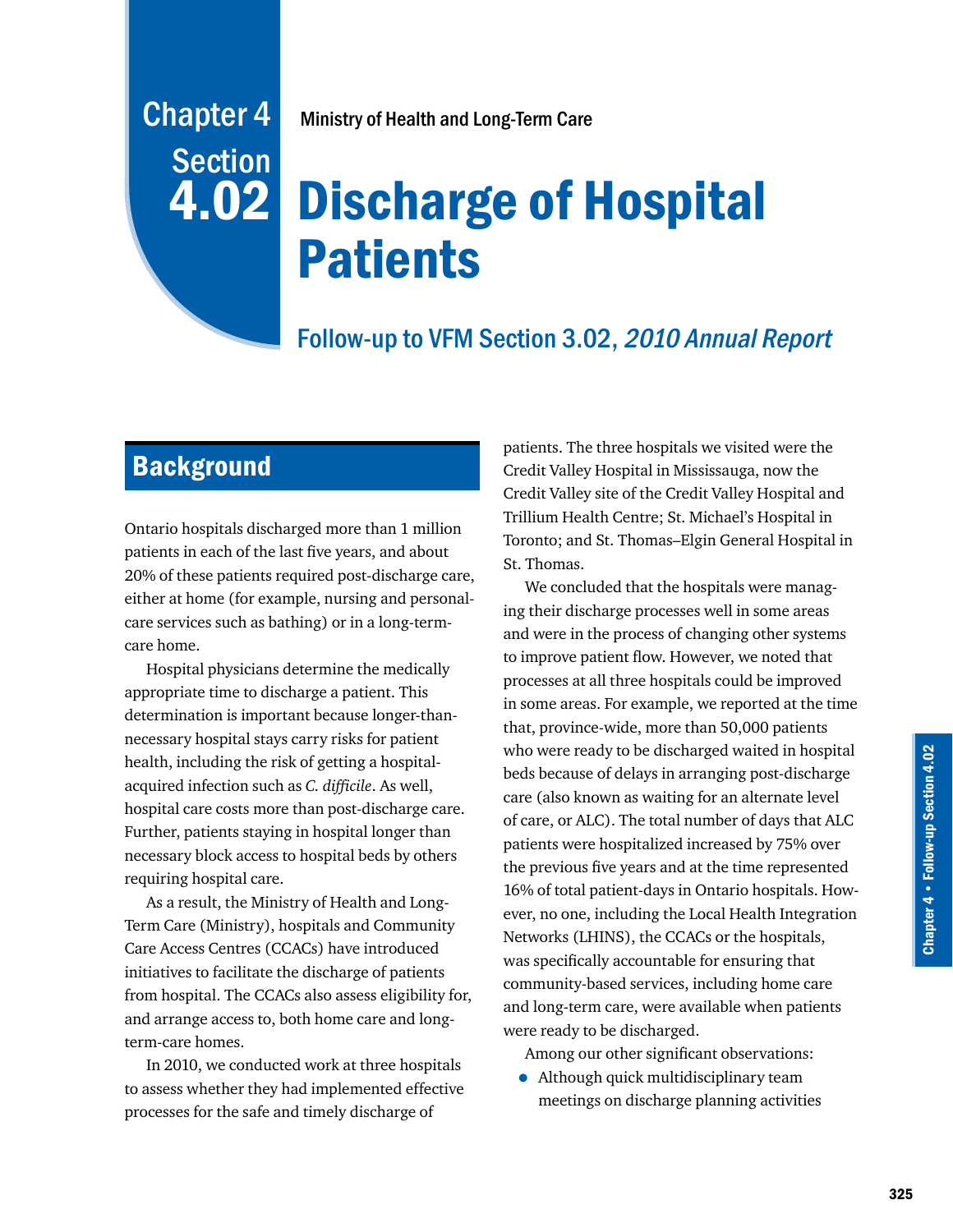were held at all three hospitals, physicians attended these meetings at only one hospital, and CCAC representatives attended most meetings at only one other hospital.

- A ministry expert panel recommended that hospital physicians prepare a discharge summary to communicate patient information, such as follow-up appointments, pending test results and medication changes, to subsequent health-care providers. Although discharge summaries were generally prepared, one hospital was consistently very late with them. At all three hospitals, a recommended reconciliation of medications on admission and those on discharge was often not prepared, increasing the risk of subsequent medication errors.
- At the hospitals we visited, less than 10% of total discharges to long-term-care, complex continuing care, and rehabilitation facilities occurred on weekends even though the patient could have been discharged then, because many of these facilities would not accept the patient until the next business day.
- Wait times in hospital for ALC patients varied significantly across the province. For example, 90% of discharged ALC patients in the North West LHIN were placed within 27 days of being designated ALC, compared to 97 days in the North East LHIN.
- There were minimal guidelines on how long it should take from hospital referral to patient placement in a long-term-care home. Of ALC patients waiting province-wide, 90% were placed in long-term-care homes within 128 days, with 50% placed within 30 days.
- At the one CCAC that tracked this data, long-term-care homes rejected between 25% and 33% of applications because patients required too much care or exhibited behavioural problems. Accepted applicants were often just added to a lengthy wait-list. On the other hand, patients often did not want to go to homes with short or no wait-lists

because, usually, these facilities were older or far from family.

We made a number of recommendations for improvement and received commitments from the Ministry and the three hospitals that they would take action to address our concerns.

# Status of Actions Taken on Recommendations

In the spring and summer of 2012, the Ministry and the three hospitals we visited in 2010 provided us with information on the current status of the recommendations made in our *2010 Annual Report*. According to this information, significant progress has been made in implementing more than half the recommendations. While some progress has been made on all of the others, the extent of progress varies among the hospitals. Fully addressing certain recommendations (by, for example, implementing a standardized process for moving patients from hospital to long-term-care homes) will take more time. The current status of the actions taken by the Ministry and hospitals is summarized after each recommendation.

## PLANNING FOR IN-PATIENT DISCHARGE

#### Recommendation 1

*To provide sufficient time for a patient's family and other caregivers to prepare for patients' post-discharge needs, hospitals should ensure that:*

- *key discharge information, such as the patient's estimated discharge date and discharge destination, is established and documented for every patient by the time of admission or shortly thereafter, and revised if the patient's condition warrants a change in the discharge date;*
- *quick round-table discussions regarding patients' readiness for discharge are attended by key decision-makers from the multidisciplinary*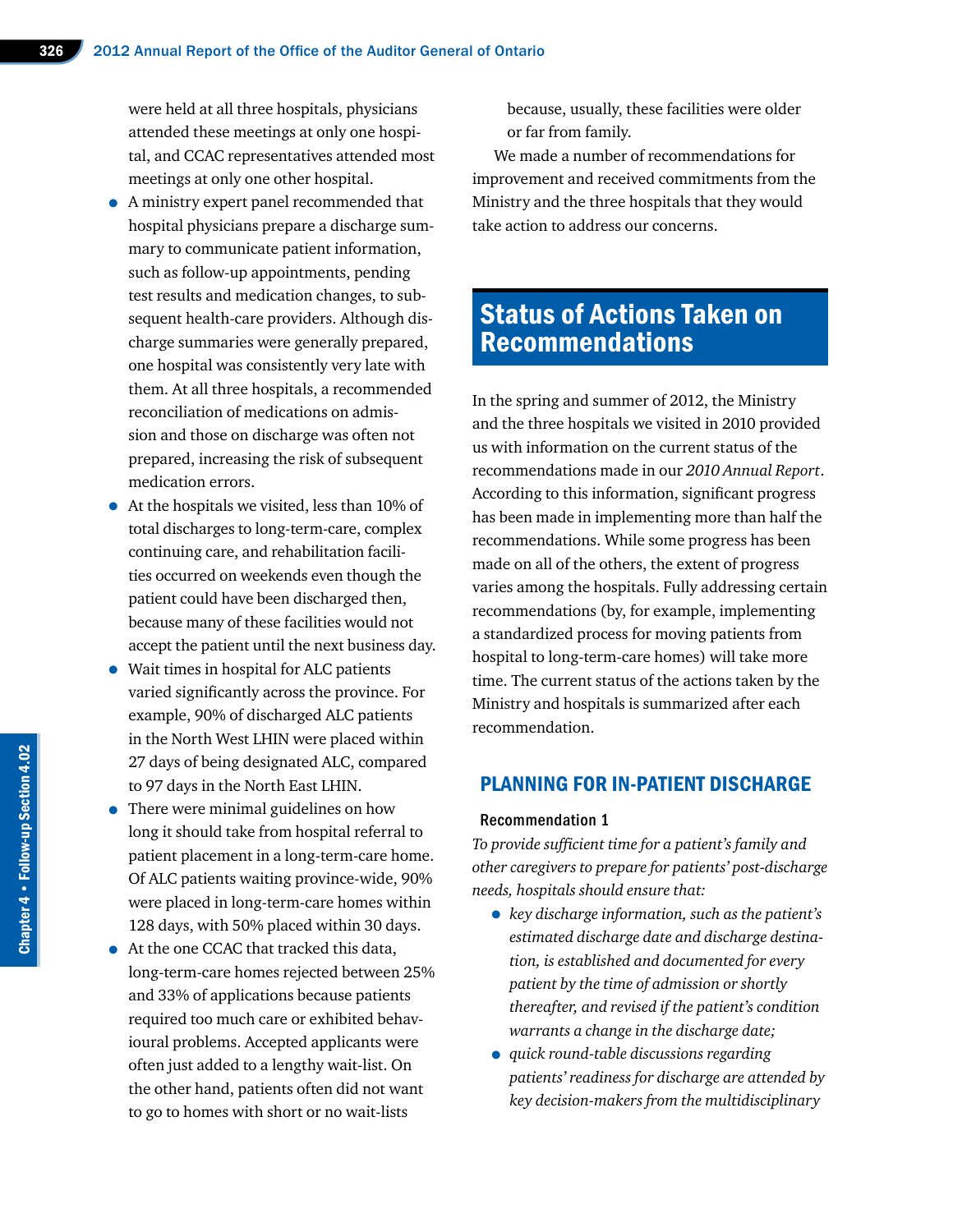*team, such as the patient's physician, who is responsible for discharging the patient, and if the patient is going to a long-term-care home or requires home-care services, by a representative of the Community Care Access Centre; and* 

• *the estimated discharge date and discharge plans are communicated to patients and their families by using visual displays, such as whiteboards in patient rooms, as recommended by the Flo Collaborative.* 

#### **Status**

At the time of our follow-up, two of the hospitals said key information, such as estimated discharge date and destination, is generally established for every patient at the time of admission or shortly thereafter. One of the two indicated it was upgrading its system to make it easier to document the expected discharge date after admission. The third hospital said it was implementing strategies to establish target dates for patient discharge but added that such estimates are complex, as patients are often required to wait for test results and consultations with specialists before the estimated discharge date can be determined.

One of the hospitals said that physicians and CCAC representatives generally attend quick roundtable discussions about patients' readiness for discharge. A second indicated that while physicians generally attend or can be consulted during such discussions, CCAC representatives attend meetings only at high-volume in-patient units. The third said CCAC representatives attend discharge discussions twice a week, but attend fewer of the daily quick meetings because of resource constraints. This hospital also launched a pilot project in one unit in May 2012 that was expected to improve attendance by physicians at the daily quick meetings.

Two of the hospitals indicated at the time of our follow-up that in addition to verbal communication by staff, they were using whiteboards in patient rooms to advise patients and their families of the estimated date and plans for discharge. The third said that while physicians verbally communicated

the estimated discharge date to their patients, and some units used whiteboards, it expected to have hospital-wide communication of discharge dates, using whiteboards, in place by fall 2012.

## ARRANGING POST-DISCHARGE CARE

## Arranging for Home-care Services and Equipment

#### Recommendation 2

*To better ensure that any required home-care services are available when eligible patients are ready to be discharged, hospitals, in conjunction with their Community Care Access Centres (CCACs) and Local Health Integration Networks (LHINs), should develop time frames that are standardized within each LHIN that provide adequate advance notice of the date such services will be needed and keep the CCAC apprised of any changes to the required commencement of homecare services.* 

#### **Status**

All three hospitals noted that they had started to take steps to address this recommendation. While all three hospitals indicated that they had not yet implemented standardized time frames within their LHINs to provide advance notice to their CCACs of the date patients would need home-care services, two said their LHINs were developing a consistent discharge process for hospitals within each LHIN.

One hospital indicated that it was using a decision guide developed in conjunction with its CCAC and in use at the time of our 2010 audit. The guide specifies timelines required to establish home-care services and helps ensure that appropriate homecare services are in place prior to a patient's discharge from acute care. This hospital also said that it understood that an electronic Resource Matching and Referral System had been implemented across its LHIN, enabling hospitals to provide advance notice directly to the CCAC of the date patient services will be needed, as well as any subsequent changes in the date or services needed. The hospital further noted that it has been working to increase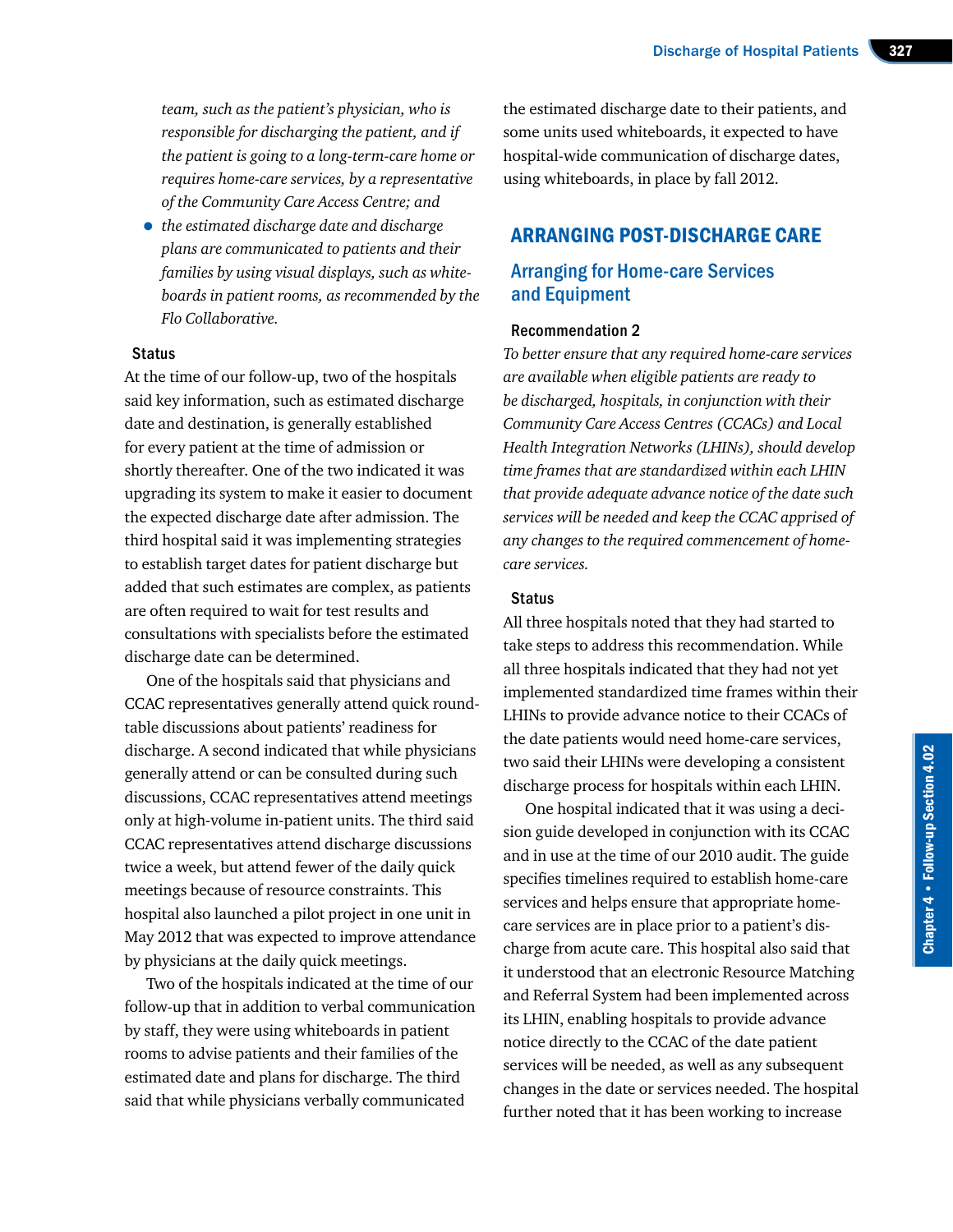its community referrals through the Community Navigation and Access Program, which uses a centralized telephone number to connect patients to community support services.

Another hospital noted that implementation of this recommendation depended on other organizations, and that it was working with its CCAC to create new processes, standards and expectations around timely discharge of patients requiring home-care services. The hospital expected that standardized time frames for patient referrals to the CCAC would be implemented over the next year.

The third hospital noted that its CCAC was usually involved with patients soon after admission and therefore was generally aware of the anticipated date of discharge and whether or not home-care services would be required. In May 2012, this hospital also implemented a system to electronically refer patients to its CCAC for assessment. The hospital noted that this system will enable it to better track how much advance notice it is providing the CCAC about patient discharge dates and the home-care services they require.

#### Arranging for Long-term Care

#### Recommendation 3

*To improve the process for admitting hospitalized patients to a long-term-care home, the Ministry, working in conjunction with the Local Health Integration Networks (LHINs), Community Care Access Centres (CCACs), long-term-care homes, and hospitals, should determine the best approach to placing a patient in a long-term-care home and establish benchmark standards for completing each stage in this process, such as determining patient eligibility, completing applications to long-term-care homes, and the long-term-care homes' processing of patient applications. The Ministry should also consider whether LHINs should be made accountable for monitoring adherence to the target time frames.* 

#### **Status**

At the time of our follow-up, the Ministry said it had begun to review information quarterly on patients waiting in hospital for a long-term-care home and discussing the status with the LHINs. The Ministry observed that these reviews, among other things, promote the development, dissemination and adoption of best practices in hospital discharge and long-term-care home placement. As well, the Ministry noted that the LHINs are in the process of standardizing the referral management process province-wide for moving patients from hospitals to long-term-care homes. The Ministry expected that standardized referral forms would be developed by March 2013. Further, as part of the initiative to standardize the referral process, one LHIN has implemented an electronic Resource Matching and Referral System, which enables the referral and matching of patients to the earliest available appropriate long-term-care home. Another LHIN has implemented a paper-based Resource Matching and Referral System. The Ministry expected the other LHINs would pilot resource matching and referral systems during the 2013/14 fiscal year that were expected to shorten the process for placement into long-term-care homes.

The Ministry planned to collaborate with the LHINs and the CCACs by fall 2012 to identify the steps in the hospital-to-long-term-care home placement process for which benchmarks or guidelines would likely contribute to reductions in the overall time to placement. The Ministry also said that obtaining data from the Resource Matching and Referral System on actual time frames would be the first step in creating benchmark guidelines and standards for completing each stage in the process of placing a hospital patient in a long-term-care home. Once target time frames are in place, the Ministry expected LHINs to be responsible for monitoring the CCACs' performance and reporting periodically to the Ministry.

Two of the hospitals commented that the Home First/Wait at Home program has helped reduce the number of patients waiting in hospital for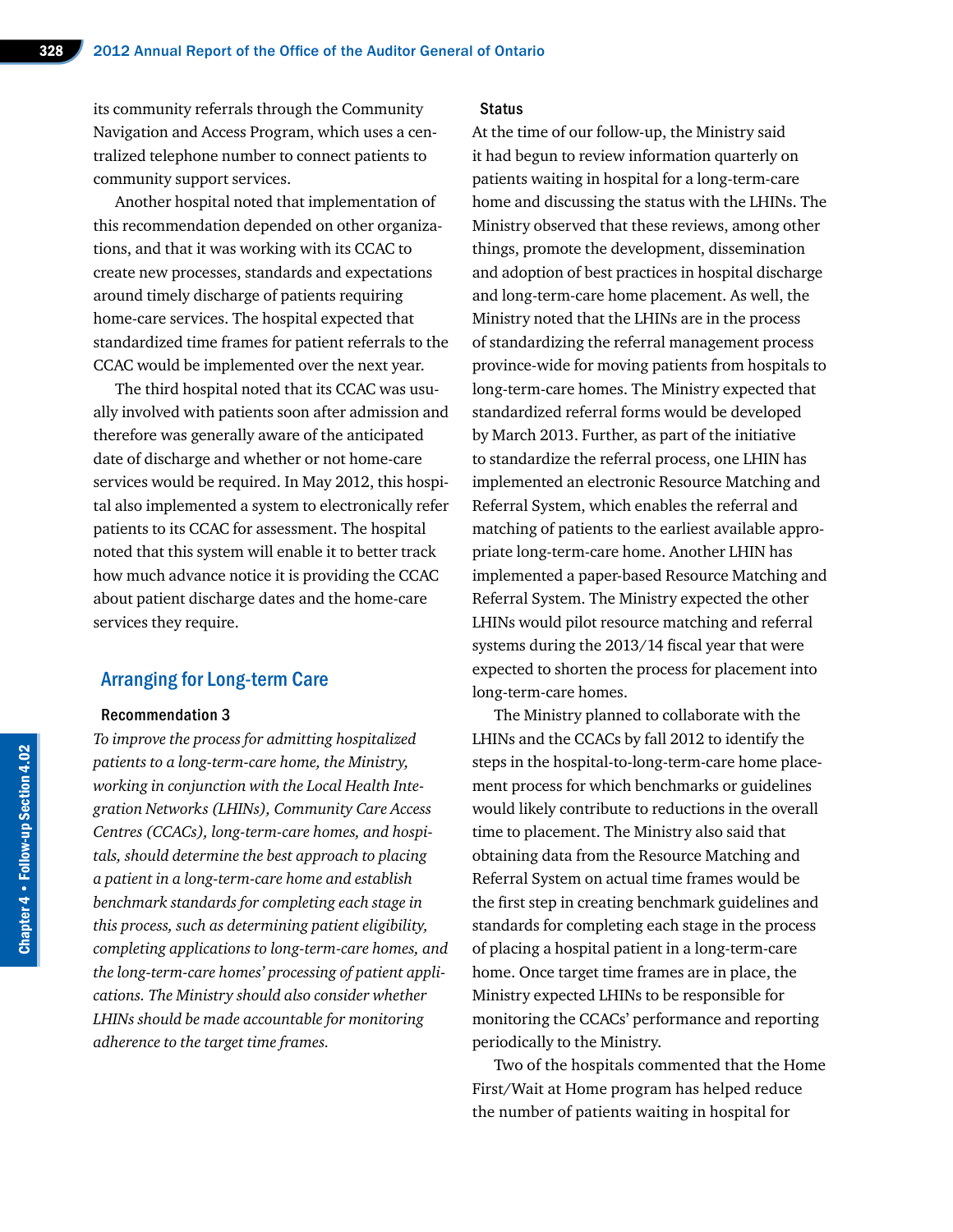placement in a long-term-care home. One said it was developing a process to ensure that all options for patients are exhausted before they wait in hospital for a long-term-care bed; the other said that it asks the families of people waiting in hospital for long-term care to choose five homes within five to seven days, and encourages them to select homes that have either an available bed or a short wait-list. This hospital further noted that although the *Long-Term Care Homes Act* requires homes to accept or reject a patient's application within five days, it has found that homes usually do not respond within that time frame.

# COMMUNICATING INFORMATION TO SUBSEQUENT HEALTH-CARE PROVIDERS

#### Recommendation 4

*To ensure that medical information essential for the continuity and quality of patient care is communicated in a timely manner to subsequent health-care providers, hospitals should:*

- *require discharge summaries to be completed for all patients in accordance with the* Guide to Better Physician Documentation *developed by the Ministry's Physician Documentation Expert Panel;*
- *establish a target time frame, such as a maximum of 10 days, for completing discharge summaries and forwarding them to the patient's family physician or other subsequent healthcare providers; and*
- *consider the use of a medication reconciliation template to be completed for each patient detailing any changes between the medications the patient was taking on admission and the medications that the patient will be taking post-discharge.*

#### **Status**

The three hospitals said they were completing discharge summaries for all patients. One noted that it had developed a standardized discharge instruction sheet based on best practices and feedback from

family physicians in the community and began using it in spring 2012.

Another hospital said at the time of our followup that 48% of its discharge summaries were made available to a patient's family physician within 48 hours of the patient's discharge. This hospital's target for the 2012/13 fiscal year was to have 75% of all discharge summaries available within 48 hours. The other two hospitals required completed discharge summaries within 14 days, but one was working toward having them available within a 48-hour deadline.

With respect to a medication reconciliation template, one hospital indicated that its physicians currently complete an electronic discharge summary that includes information and instructions on a patient's previous and new medications. Another hospital expected to have a paper-based medication reconciliation system fully implemented by July 2012. This hospital also planned to implement an electronic medication reconciliation system, but said it was too early to determine the likely timing. The third hospital noted that physicians now complete a medication reconciliation template and that the hospital faxes each patient's new medication regimen to his or her family physician and pharmacy.

The Ministry indicated at the time of our follow-up that about 1,000 physicians had direct electronic access to hospital discharge summaries. Furthermore, eHealth Ontario, in conjunction with the LHINs, was introducing systems province-wide to enable physicians who use provincially certified electronic medical records to directly access hospital discharge summaries by 2015.

# HOSPITAL BED AVAILABILITY

#### Recommendation 5

*To help reduce the time admitted hospital patients wait for a bed:*

• *hospitals should review the times and days of the week patients are admitted and discharged, and arrange patient discharges to allow sufficient time for beds to be prepared in advance for*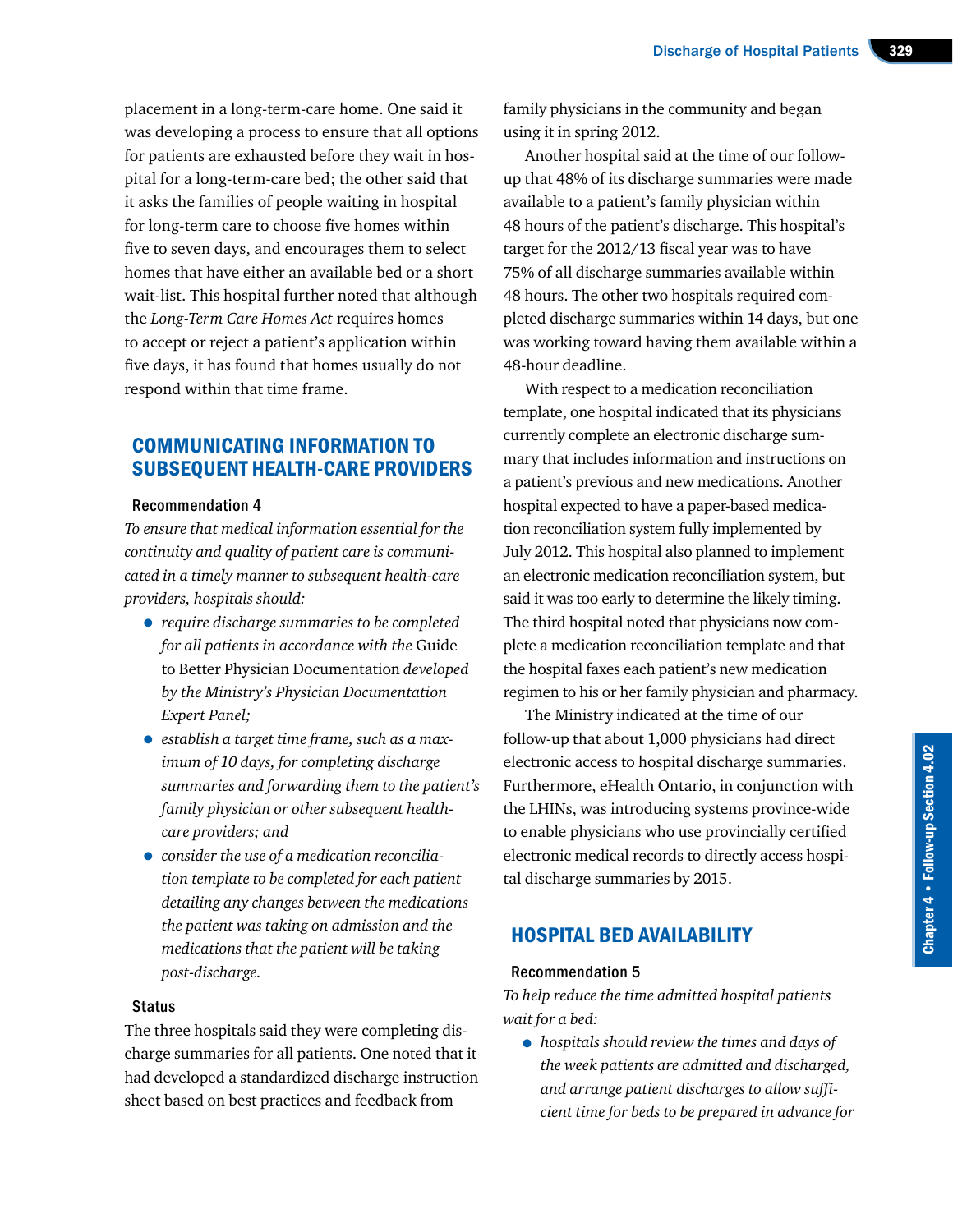*new admissions, especially for patients arriving at known peak admission times; and* 

• *larger hospitals should assess the costs and benefits of implementing a bed management system that provides "live" information on the status of hospital beds, including which beds are occupied, awaiting cleaning, and available for the next patient, as well as the reasons for delays in placing admitted patients in available beds.* 

#### **Status**

At the time of our original audit, one hospital had adjusted the timing of patient discharges to better match admissions, and reviewed the days of the week and times that patients are admitted and discharged. It said it was still discharging about a quarter of its patients before 11 a.m. However, this hospital also noted that various factors affect bed availability, including increases in the number of emergency-department patients and higher demand for specialized services, such as psychiatric and respiratory isolation beds. At the time of our follow-up, another hospital said it had also analyzed admission and discharge data to better understand patterns of patient activity, and had aligned services to meet projected bed demand where possible. The third hospital said it monitors patient discharges before 11 a.m. and before 2 p.m., and has introduced a target of having an emergency patient in a hospital bed within 90 minutes of the decision to admit him or her.

At the time of our follow-up, all three hospitals indicated that they had implemented initiatives to help reduce the time that admitted hospital patients wait for a bed. In this regard, one of the hospitals said its bed management system provides "live" information on the status of hospital beds at all times, including whether empty beds are awaiting cleaning or are available for the next patient. Another hospital indicated that its initiatives included a system that tracks the status of beds from the time one patient leaves a bed until a new one occupies it. The third hospital noted that its electronic bed management system provides some

information on the real-time status of beds, but that it must use a separate system to let housekeeping know about beds that need to be cleaned. In this regard, the hospital noted that it had created an action group to focus on reducing the amount of time that beds are vacant.

# PATIENTS WAITING IN HOSPITAL FOR POST-DISCHARGE CARE

#### Recommendation 6

*To ensure that patients receive the care they need in the location best for the patient:*

- *hospitals, in conjunction with their Local Health Integration Networks (LHINs), should educate all patients and their families on the fact that, for patients whose condition has stabilized and who no longer need acute care (especially older patients), hospitals are not a safe or appropriate place to wait for post-discharge care (for example, because of the risk of getting a hospital-acquired infection such as* C. difficile*);*
- *the Ministry, in conjunction with the LHINs, should assess the costs and benefits of increasing the level of post-discharge services that can commence on weekends to better enable hospitals to safely discharge patients on weekends; and*
- *the Ministry, in conjunction with the LHINs, hospitals, and Community Care Access Centres, should give increased consideration to options such as more appropriate places for patients to safely wait for placement in an alternate-care facility such as a long-term-care home; or increased supportive-housing arrangements to enable patients to continue to live more independently.*

*Further, to help hospitals better manage their patients who are waiting for post-discharge care, the Ministry should:*

• *further clarify how alternate-level-of-care (ALC) wait times should be measured so that ALC wait times are being consistently reported to the Ministry's Wait Time Strategy; and*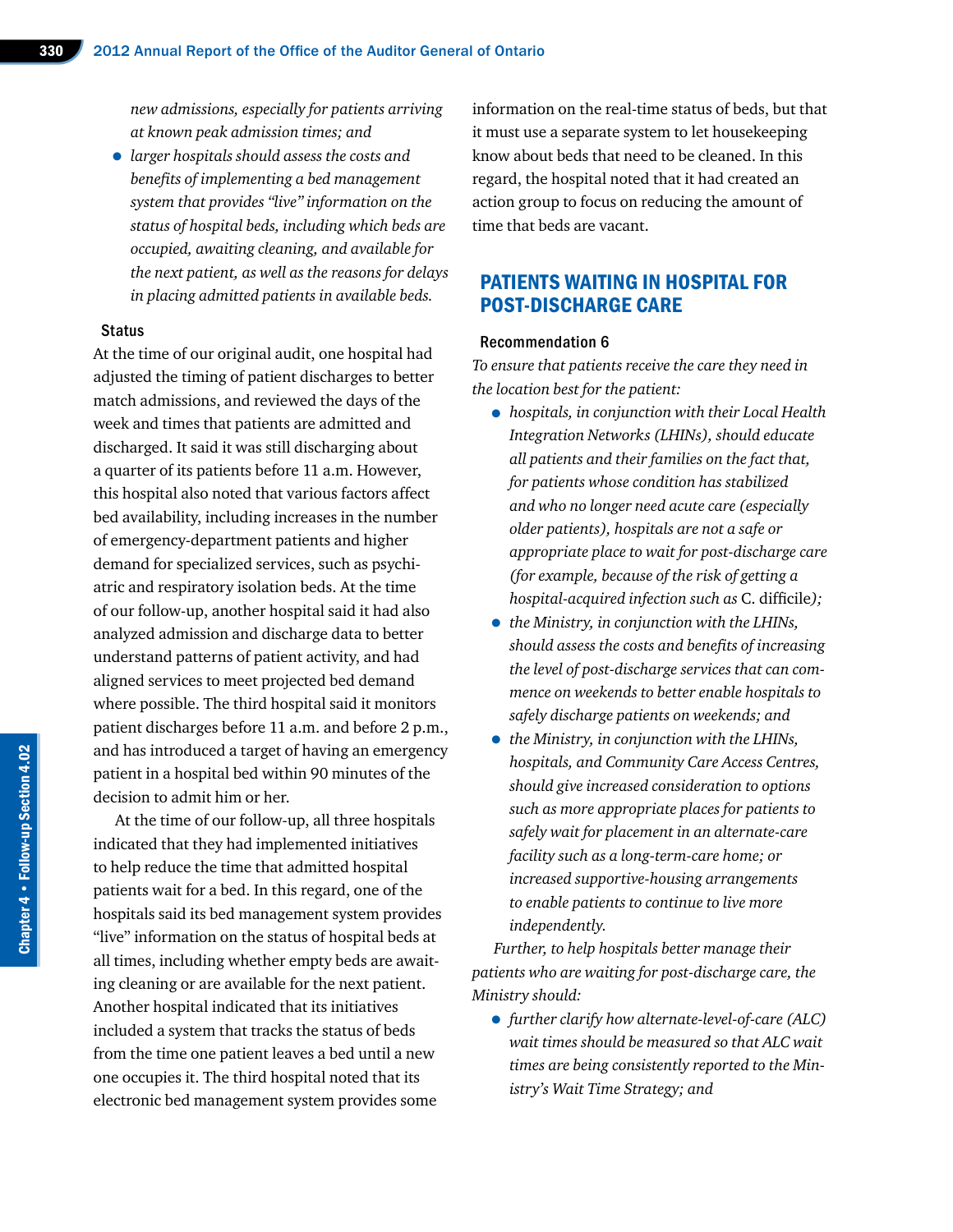• *publicly report the time ALC patients wait in hospital before being discharged into a community-based setting.* 

#### **Status**

At the time of our follow-up, two of the hospitals said they had processes to educate patients and their families about the risks of a patient waiting in hospital for other care when the patient's condition has stabilized and he or she no longer requires acute care. The third hospital indicated that while it does not have a standardized process, some hospital staff do discuss this issue with patients.

The Ministry said it commissioned a comprehensive study in May 2011 of the costs and benefits of increasing post-discharge services on weekends to facilitate a higher percentage of weekend discharges from hospitals. The Ministry expects the study to be completed by December 2012 and plans to share it with the LHINs, hospitals and other stakeholders to determine how best to proceed. One hospital observed that weekend discharges continue to be a problem because most long-termcare homes and rehabilitation facilities do not accept weekend admissions, which delays patients' discharge from hospital.

The Ministry noted that while it does not have information on the number of new spaces created for supported housing and assisted living since March 31, 2010, it has supported the creation or expansion of 28 supported-housing and assistedliving services since that time, serving 20% more people than before. The Ministry said it has also implemented initiatives, including new geriatric services and enhanced services for the frail elderly, to help seniors live longer in their own homes. The Ministry also funded an expansion of the Home First program, which provides services that help people wait at home until a bed in a long-termcare home becomes available. All three hospitals supported the Home First program and one commented that while legislation permits patients who must wait in hospital to choose up to five long-term-care homes, it is permissible for them to make only one choice even if the wait time for the

home they want is quite long. Two of the hospitals, therefore, encouraged patients waiting in hospital to choose five long-term-care homes, and one of these strongly encouraged these patients to choose at least two homes that either have beds available or have a short wait-list.

The Ministry also indicated that hospitals are provided with ongoing clarification on how alternate-level-of-care (ALC) wait times should be measured so that these times are reported in a consistent way to the Ministry's Wait Time Strategy. At the time of our follow-up, 114 hospitals were submitting ALC data. In addition, the Ministry has made this ALC information available in real time to hospitals, LHINs and CCACs since September 2011.

Given the other initiatives to address ALC wait times, the Ministry noted that public reporting of the time ALC patients wait in hospital was not considered necessary at the time of our follow-up. However, the Ministry said it would monitor the need for public reporting on an ongoing basis.

# PERFORMANCE MEASUREMENT

#### Recommendation 7

*To help evaluate the patient discharge process, hospitals should:*

- *in conjunction with their Local Health Integration Networks (LHINs) and Community Care Access Centres, develop measures for monitoring and reporting on the effectiveness and safety of hospital processes for discharging patients, and compare results among hospitals to help identify areas for improvement or best practices that can be shared with other hospitals; and*
- *regularly report key discharge performance indicators to senior management and the board of directors.*

*As well, to help monitor, on a province-wide and regional basis, unplanned returns to hospital for the same or related conditions, the Ministry, in conjunction with the LHINs, hospitals, and the Canadian Institute for Health Information, should track postdischarge emergency-department visits as well as*